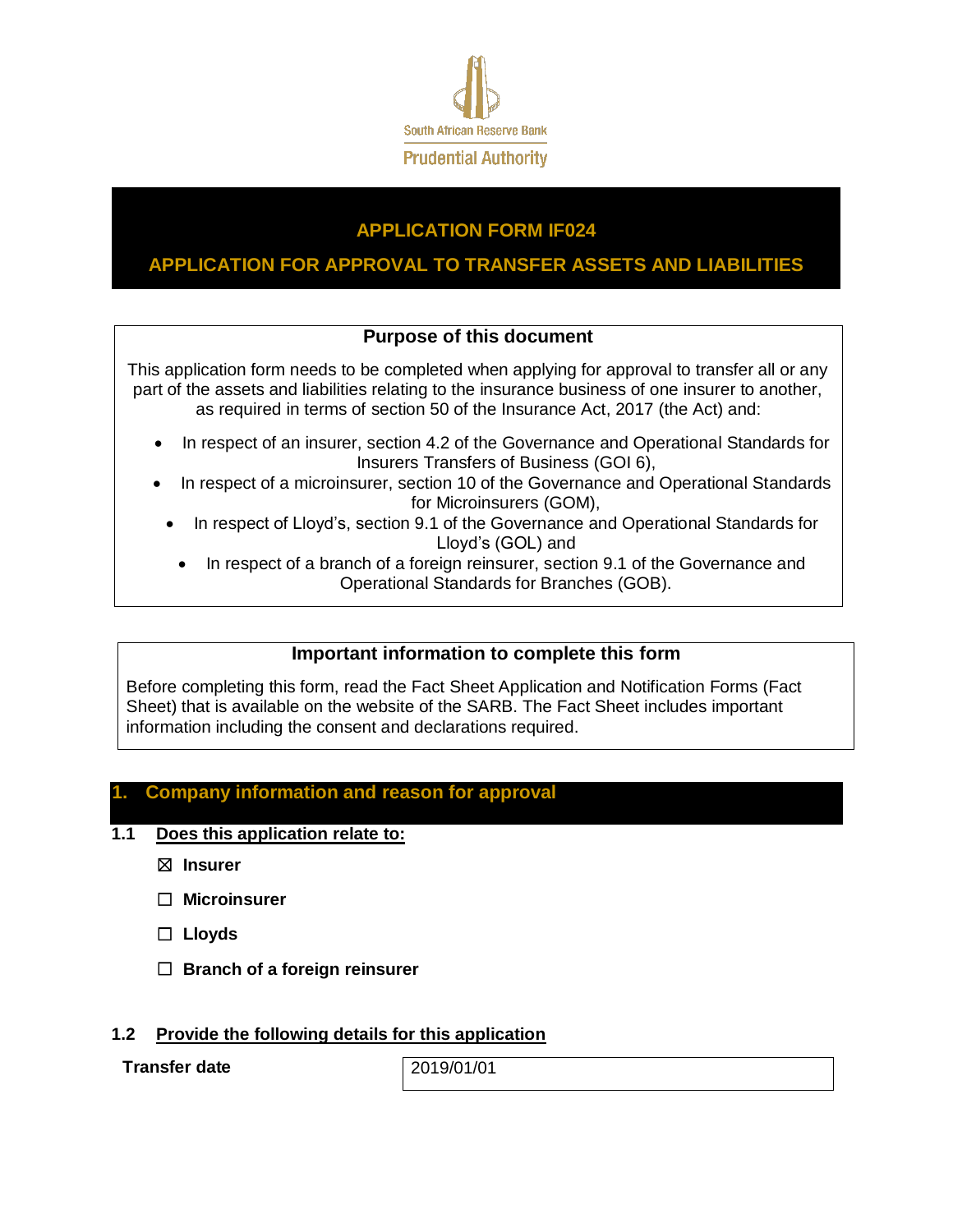**Transferor Insurer number** 

**Transferor Insurer name** 

**Transferee Insurer number** 

**Transferee Insurer name** 

| 1008                              |
|-----------------------------------|
| <b>Channel Life Limited</b>       |
| 1004                              |
| Sanlam Developing Markets Limited |

# **1.3 Provide the reason(s) for seeking this approval**

The rationale for the Transfer is a rationalisation of the life insurance subsidiaries of Sanlam Life Limited to avoid unnecessary duplication of costs, to reduce complexity, to comply with regulatory requirements and to align to the amended regulatory environment for insurance companies.

# **2. Contact and Basic Information**

### **2.1 Contact details of the person for correspondence related to this form**

This must be someone who works for the insurance company and not a professional advisor.

| <b>Title</b>            | <b>Mrs</b>                     |
|-------------------------|--------------------------------|
| <b>First names</b>      | Thuli                          |
| <b>Surname</b>          | Maithufi                       |
| <b>Position</b>         | Head: Legal and Compliance     |
|                         | <b>Sanlam Business Park</b>    |
| <b>Business address</b> | 13 West Street                 |
|                         | Houghton                       |
|                         | Johannesburg                   |
|                         | 2198                           |
| <b>Contact number</b>   | 011 359 7992                   |
| <b>Email address</b>    | Thuli.Maithufi@sanlamsky.co.za |

## <span id="page-1-0"></span>**2.2 Details of professional advisors**

- 2.2.1 Have you used third-party professional advisors to help with this form?
	- □ **No** → Continue to section [2.3](#page-2-0)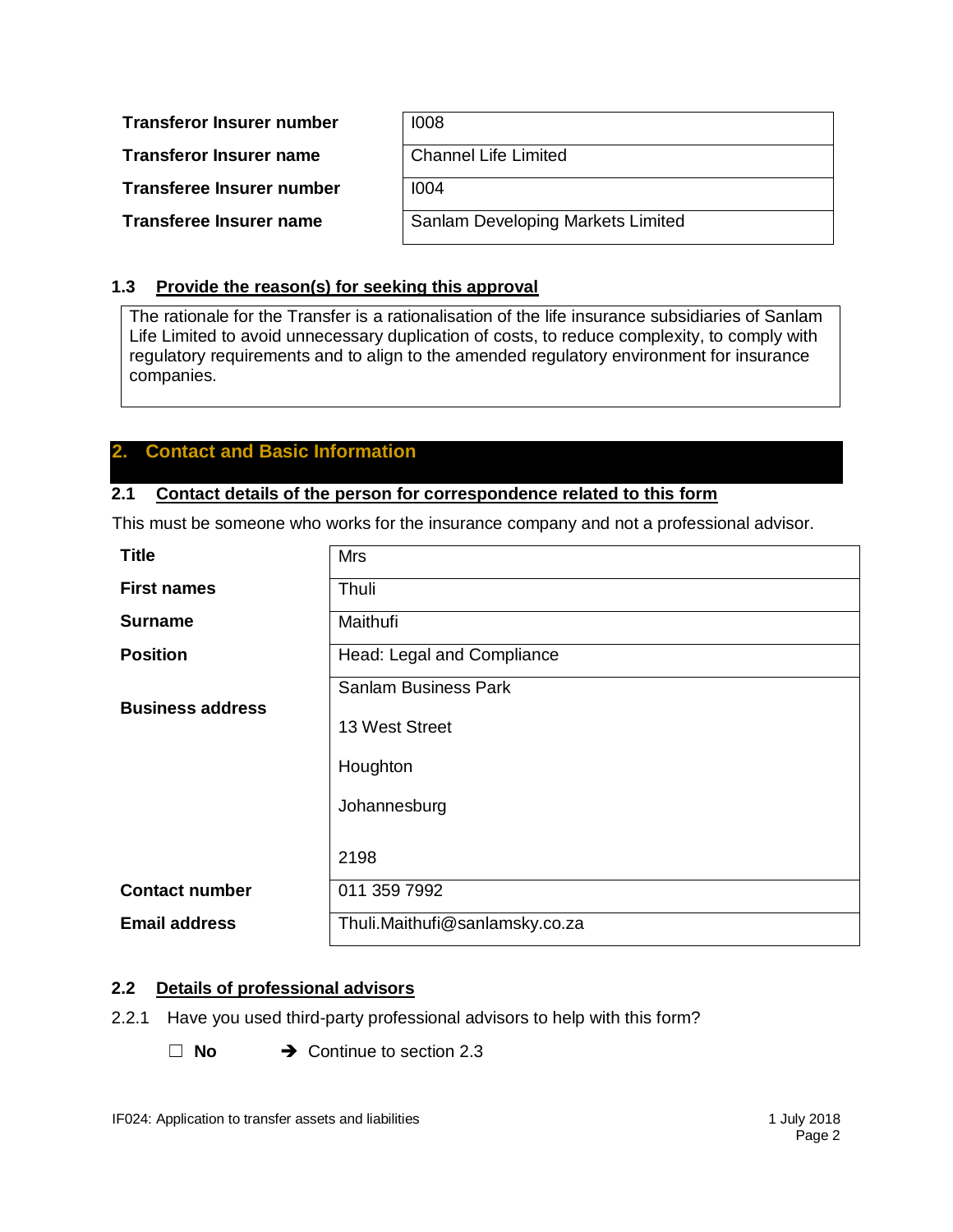☒ **Yes** Complete the remainder of this section

2.2.2 Provide the name and contact details of the third-party professional advisor(s) used (i.e. the consultants, auditors, actuaries and/or lawyers used in compiling this form). This information should be included in an attachment accompanying this form, e.g.:

| Name of firm            | True South Actuaries & Consultants           |
|-------------------------|----------------------------------------------|
| <b>Title</b>            | Mr.                                          |
| <b>First names</b>      | Francois                                     |
| <b>Surname</b>          | Hugo                                         |
| <b>Position</b>         | Director: True South Actuaries 7 Consultants |
|                         | Unit 16                                      |
| <b>Business address</b> | Canal Edge 3                                 |
|                         | <b>Tyger Waterfront</b>                      |
|                         | <b>Bellville</b>                             |
|                         | 7530                                         |
| <b>Contact number</b>   | +27 83 444 3819                              |
| <b>Email address</b>    | francois@truesouth.co.za                     |

### <span id="page-2-0"></span>**2.3 Other information**

2.3.1 Is there any additional information that is not requested elsewhere in this form, that is relevant for the Prudential Authority to assess this form?

□ **No** → Continue to section [3](#page-3-0)

X□ **Yes** → Complete question [2.3.2](#page-2-1)

<span id="page-2-1"></span>2.3.2 Provide a summary or list of the additional information, including the reasons for providing this additional information and attach to this form.

Independent Actuary's report (see attachment B1)

Reinsurers' consent (see attachment B2.1 to B2.4

Transfer application fee proof of payment (see attachment B3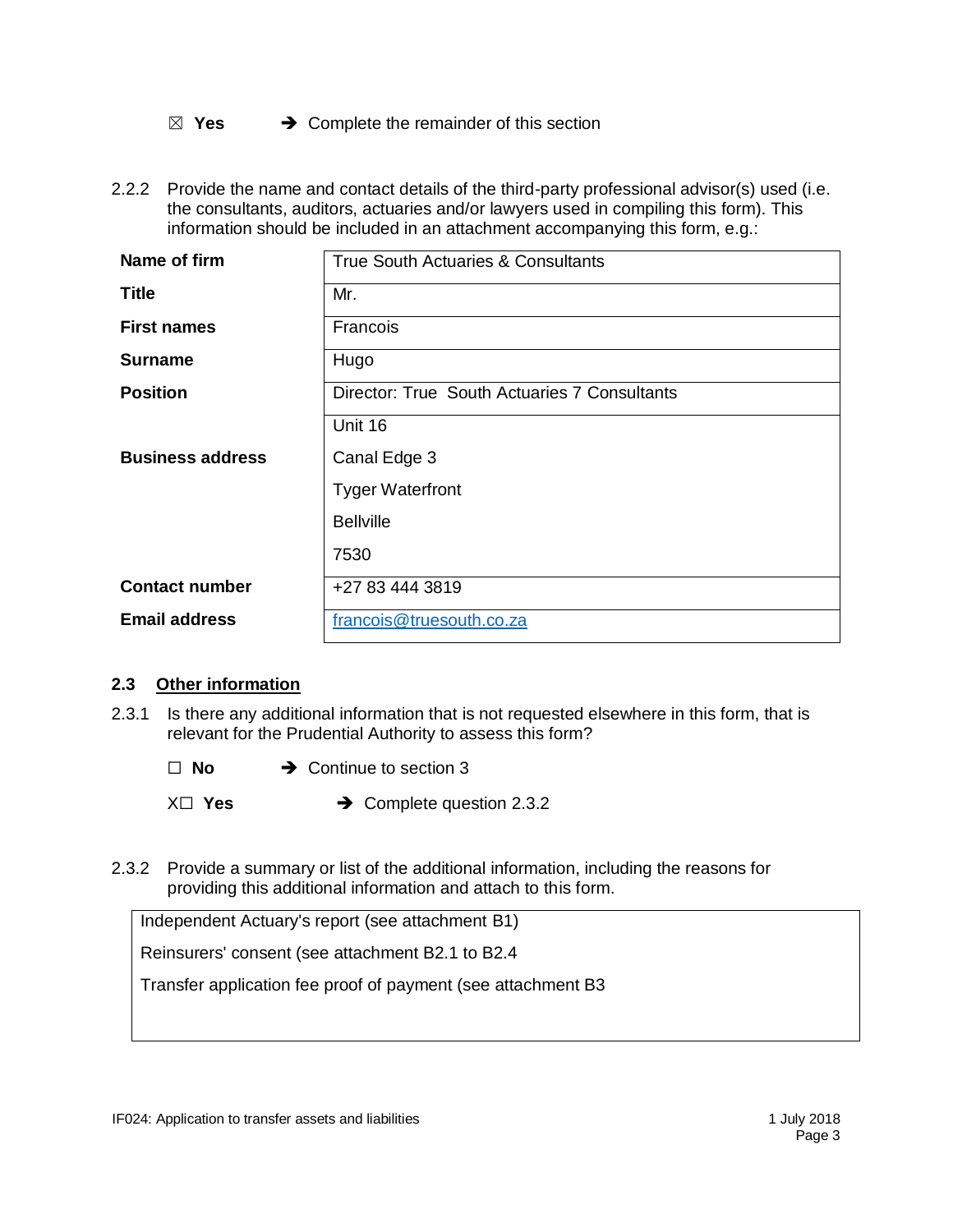# <span id="page-3-0"></span>**3. Specific Information**

### **3.1 Details of the transfer**

#### <span id="page-3-1"></span>3.1.1 Which assets and/or liabilities will be transferred?

Channel Transfer – Policy Details

Channel Life ceased to actively market and sell new products in 2017. As a result, the insurance business is closed and in run-off. Channel Life intends to transfer all of its insurance liabilities to SDM.

The categories of policies to be transferred are shown in the table below together with their IFRS liabilities (gross of reinsurance). Assets of equivalent value at the Effective Date will be transferred.

| Amounts in R'm                                          | Channel        |                |  |  |  |
|---------------------------------------------------------|----------------|----------------|--|--|--|
|                                                         | Dec 2018       | Dec 2017       |  |  |  |
|                                                         |                |                |  |  |  |
| POLICY-OWNERS' PORTFOLIOS                               | 5,111          | 5,655          |  |  |  |
|                                                         |                |                |  |  |  |
| Individual policy-owners                                | 5,087          | 5,627          |  |  |  |
| - Market linked portfolios                              | 143            | 210            |  |  |  |
| - Smoothed bonus portfolios                             | 158            | 170            |  |  |  |
| - Annuities                                             | $\overline{2}$ | $\overline{2}$ |  |  |  |
| - Non-participating business excluding Guaranteed plans | 155            | 169            |  |  |  |
| - Non-participating business - Guaranteed plans         | 4,628          | 5,076          |  |  |  |
|                                                         |                |                |  |  |  |
| Group policy-owners                                     | 23             | 28             |  |  |  |
| - Market linked portfolios                              | $\overline{2}$ | $\overline{2}$ |  |  |  |
| - Non-participating business                            | 21             | 26             |  |  |  |
|                                                         |                |                |  |  |  |
| LONG-TERM AND CURRENT LIABILITIES *                     | 326            | 261            |  |  |  |
|                                                         |                |                |  |  |  |
| <b>TOTAL</b>                                            | 5,436          | 5,916          |  |  |  |
| * excluding tax provision which will remain in Channel  |                |                |  |  |  |
|                                                         |                |                |  |  |  |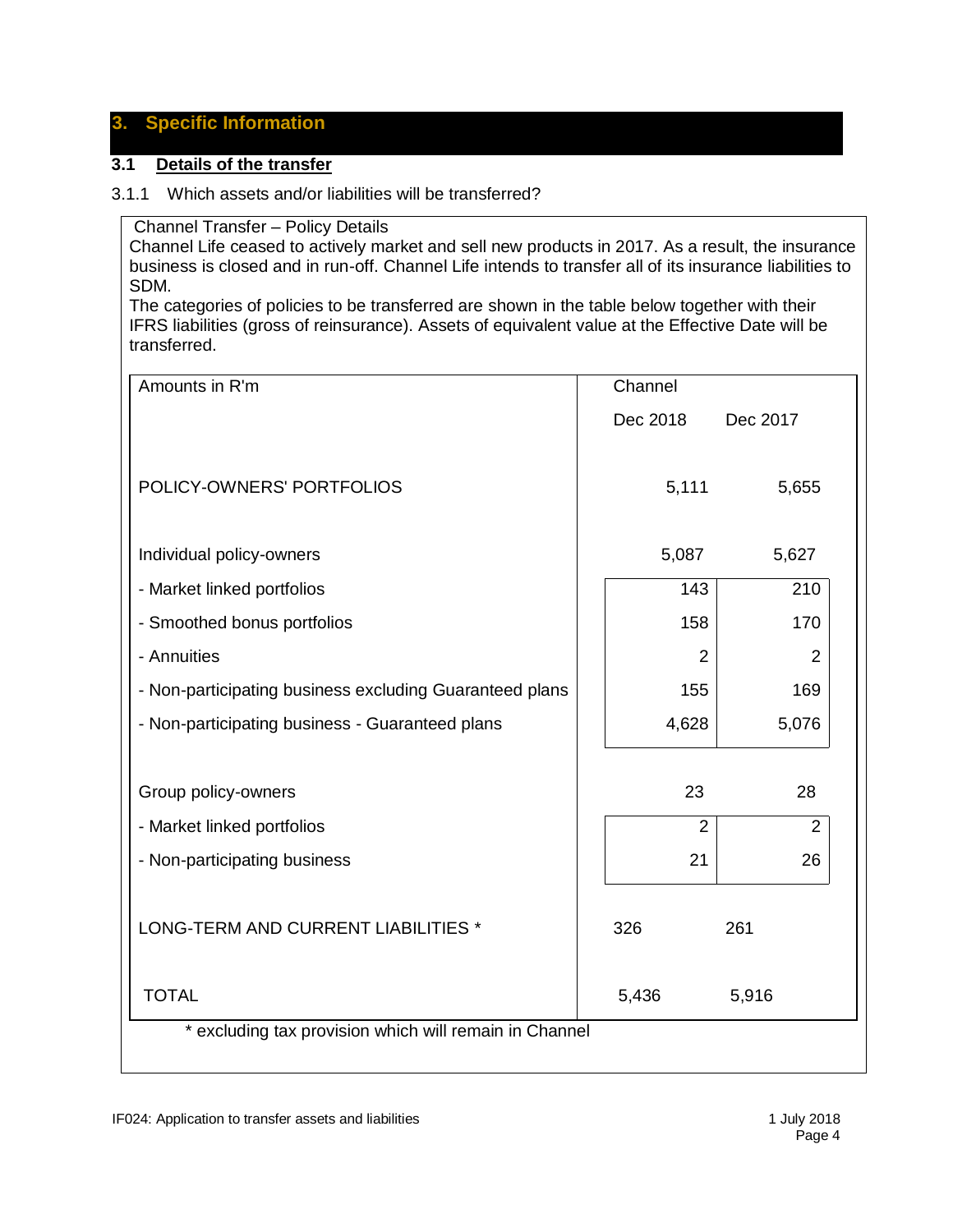# 3.1.2 Describe the nature of the items mentioned in [3.1.1](#page-3-1) above.

### Individual Business

1. Market Linked Portfolios

These consist of single premium linked investment policies, and recurring premium linked investment business market-related savings policies. The block of business has multiple asset managers and products.

## 2. Smoothed Bonus Portfolios

This is a closed book of recurring premium smoothed bonus savings policies. A segregated pool of assets has been set up on this block of business in order to allow accurate bonus declarations to be made on these policies.

## 3. Annuities

This category comprises of a small number of non-profit fixed and with-profit annuities

4. Non-Participating business excluding Guaranteed Plans This block of business is made up of a variety of life policies including Funeral, Credit Life, a Cancer product, Personal Accident, and other life products.

5. Non-Participating business – Guaranteed Plans

This block of business is made up of all single premium guaranteed investment business held by Channel Life, which provide a fixed guaranteed maturity value after 5 years. The book is expected to be completely run off by early 2022 (excluding voluntary continuations after maturity).

Group Business

1. Market Linked Portfolios

This is a small portfolio of linked Fund business.

1.2. Other non-participating business

This Group Business consists largely of assistance business to groups (such as funeral parlours), as well as "grouped individual" such as state pensioners. It also includes some group PHI claims in payment in run off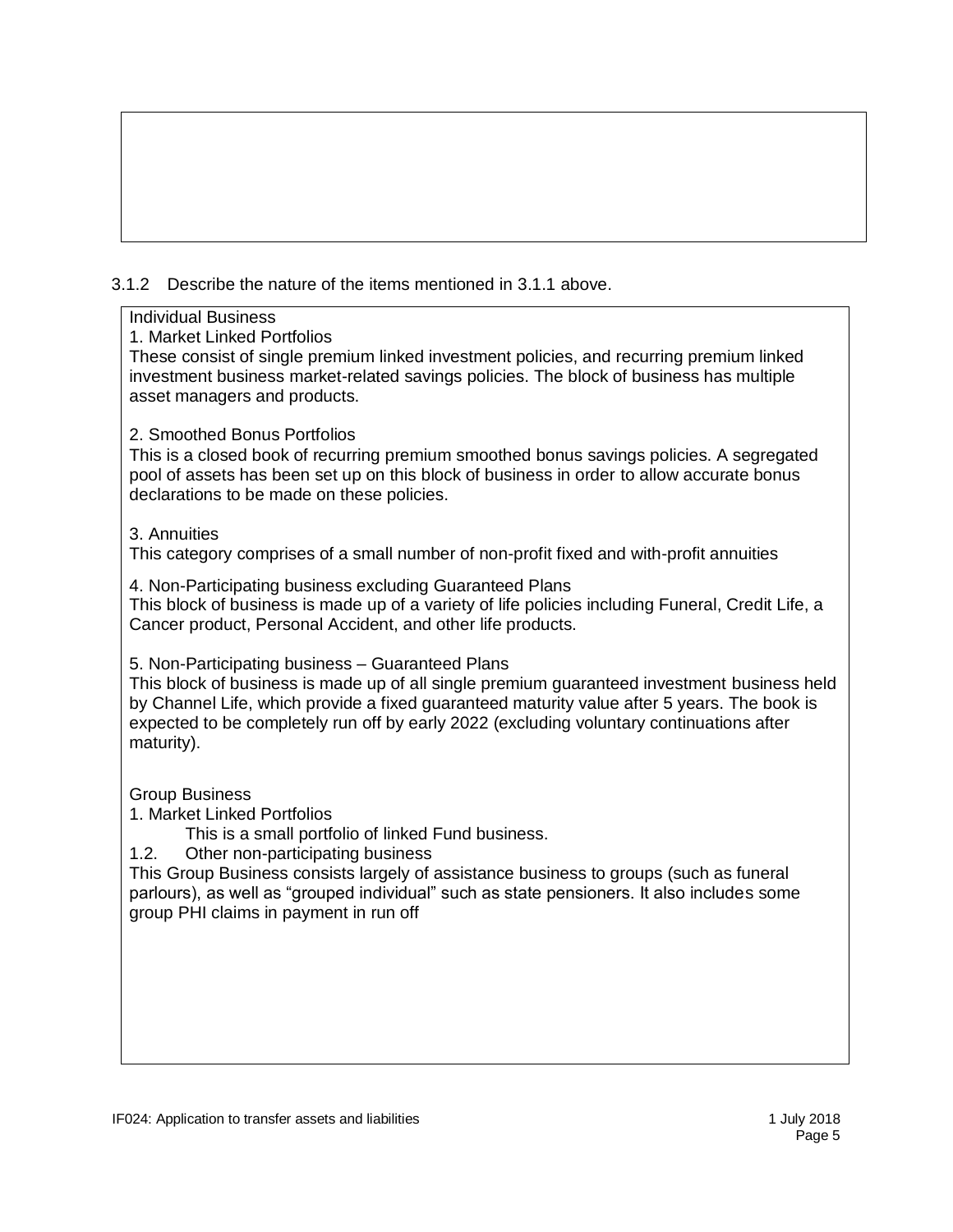- 3.1.3 Chapter 11 of the Financial Sector Regulation Act, 2017 and section 17 of the Act require approval from the Prudential Authority to effect a change to the significant ownership of an insurer. Will the proposed transfer lead to a change in the significant owners of the transferor and / or transferee insurer(s)?
	- ☒ **No change in significant owners**
	- ☐ **Change in significant owners of the transferor**
	- ☐ **Change in significant owners of the transferee**

#### **3.2 Details regarding affected policyholders**

- 3.2.1 Which of the following apply to the transferring policyholders of the transferor:
	- ☐ **The policyholders have been made aware**
	- ☐X **The policyholders will be made aware**
	- ☐ **The policyholders have signified consent**
	- ☐ **The policyholders will be asked to signify consent**
- 3.2.2 Which of the following apply to the remaining policyholders of the *transferor* that are materially affected by the transaction:
	- ☐ **The policyholders have been made aware**
	- ☒ **The policyholders will be made aware**
	- ☐ **The policyholders have signified consent**
	- ☐ **The policyholders will be asked to signify consent**
	- ☐ **None of the transferor's remaining policyholders will be materially affected**
- 3.2.3 Which of the following apply to the policyholders of the *transferee* materially affected by the transaction:
	- ☐ **The policyholders have been made aware**
	- ☐ **The policyholders will be made aware**
	- ☐ **The policyholders have signified consent**
	- ☐ **The policyholders will be asked to signify consent**
	- ☒ **None of the transferee's policyholders will be materially affected**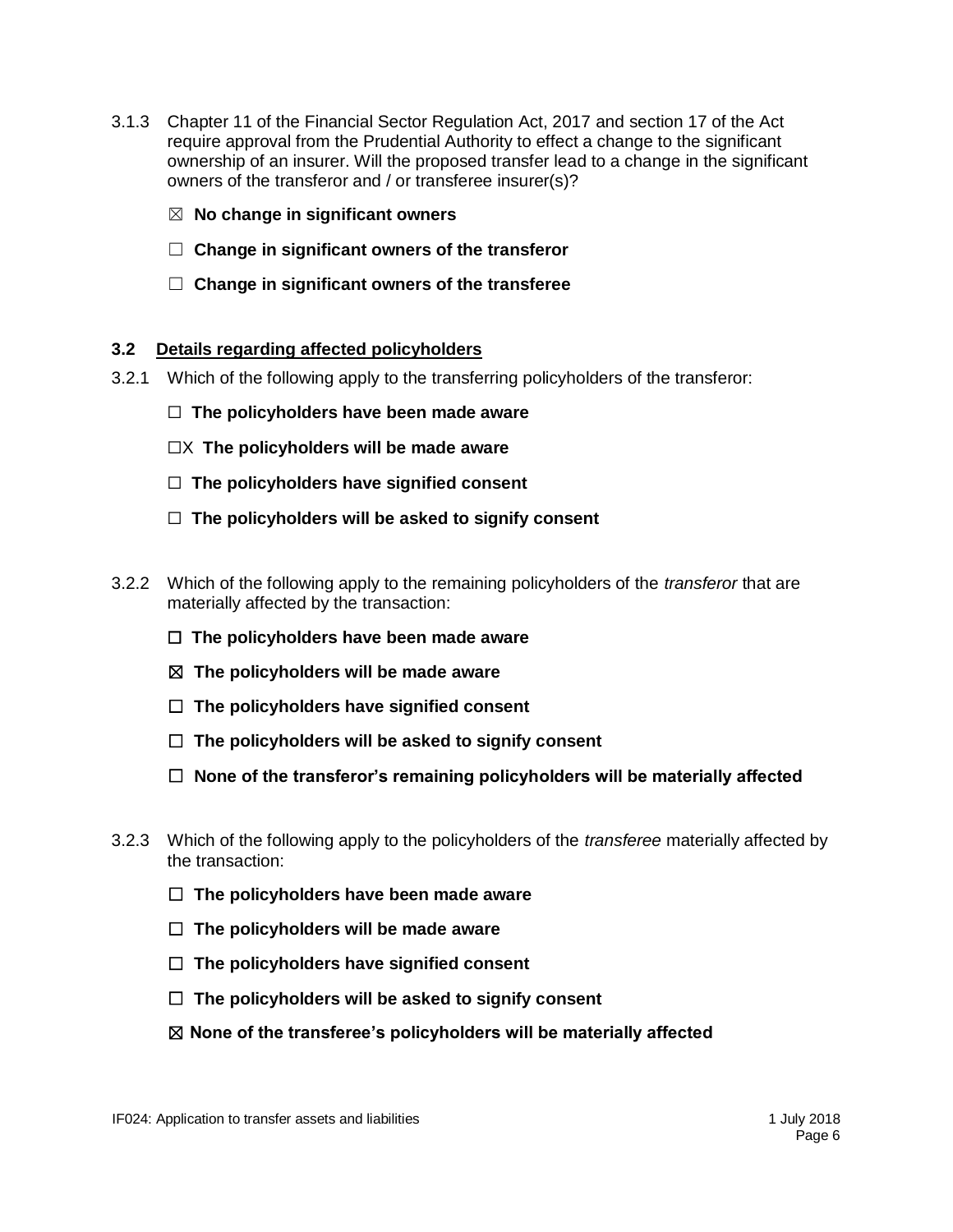3.2.4 Will the terms of the new policies be the same as or different from the terms of the original policies? Please explain.

The terms of the policies will remain unchanged.

- 3.2.5 Attach full detail of how the insurer proposes to communicate the action to policyholders (communication plan), including timelines, communication notices and details of the documents to be made available for inspection.
- 3.2.6 Attach proof of written consent of the policyholders where available.

## **4. Results**

### **4.1 Details regarding the assets and liabilities transferring**

4.1.1 The transferee and transferor must express the business to be transferred as a percentage of its total assets and liabilities. Specify these details in the table below.

|                                                    | % of Transferor | % of Transferee |
|----------------------------------------------------|-----------------|-----------------|
| <b>Assets</b>                                      | 88.4            | 22.3            |
| <b>Liabilities</b>                                 | 99.6            | 26.4            |
| Date as at which assets and liabilities were taken | 2018/12/31      | 2018/12/31      |

### **4.2 Results**

Provide the following as attachments accompanying this form:

- <span id="page-6-0"></span>4.2.1 Audited annual quantitative reporting templates for both the transferee and transferor reflecting the financial positions before the proposed transfer.
- <span id="page-6-1"></span>4.2.2 Audited annual quantitative reporting templates for both the transferee and transferor reflecting the pro forma financial positions after the proposed transfer.
- <span id="page-6-2"></span>4.2.3 Proof of the written agreement between the transferor and transferee.
- <span id="page-6-3"></span>4.2.4 Copies of the resolutions by the board of directors of both the transferor and transferee.
- <span id="page-6-4"></span>4.2.5 A copy of the audited financial statements for both the transferor and transferee reflecting the pre-transfer financial position at the transfer date.
- <span id="page-6-5"></span>4.2.6 An out-of-cycle ORSA report for both the transferor and transferee.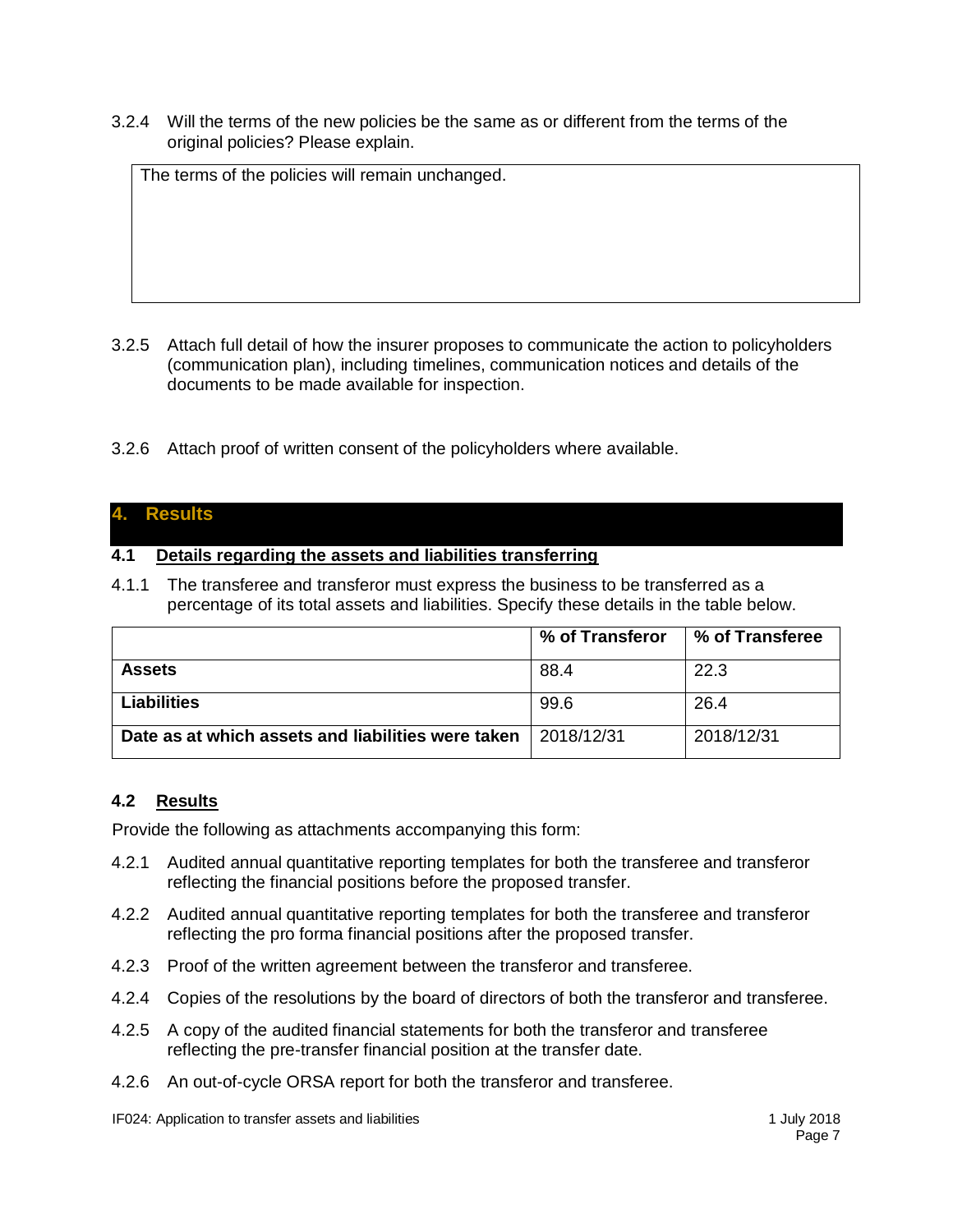- <span id="page-7-0"></span>4.2.7 A copy of a realistic timetable, setting out when the necessary actions or procedures must be instituted or take place, including any necessary communications to policyholders of both the transferor and the transferee. The table must include the effective date and/or implementation date of the transfer. The Prudential Authority will indicate whether the timetable is acceptable.
- <span id="page-7-1"></span>4.2.8 A copy of the head of actuarial function's report, for both the transferee and transferor, regarding the soundness of the proposed action.

# **5. Attachment Checklist**

### **5.1 Compulsory attachments**

| <b>Attachment</b><br><b>Number</b> | Question<br><b>Number</b> | <b>Description</b>                  | Number of<br>pages/sheets | <b>Attached</b> |
|------------------------------------|---------------------------|-------------------------------------|---------------------------|-----------------|
| A <sub>1</sub>                     | 4.2.1                     | Group or Solo QRTs                  | 2                         | ⊠               |
|                                    | 4.2.2                     |                                     |                           |                 |
| A2                                 | 4.2.3                     | Written agreement                   | 23                        | ⊠               |
| A3                                 | 4.2.4                     | <b>Board resolutions</b>            | $\overline{4}$            | $\boxtimes$     |
| A4                                 | 4.2.5                     | Annual financial statements         | 169                       | $\boxtimes$     |
| A <sub>5</sub>                     | 4.2.6                     | <b>ORSAs</b>                        | 117                       | $\boxtimes$     |
| A <sub>6</sub>                     | 4.2.7                     | Timetable                           | $\overline{7}$            | $\boxtimes$     |
| A7                                 | 4.2.8                     | Head of actuarial function's report | 23                        | $\boxtimes$     |
| A <sub>8</sub>                     | 6                         | <b>Consent and Declarations</b>     | 4                         | ⊠               |

Complete the following table with details of the attachments provided.

# **5.2 Other Attachments**

Complete the following table with details of the attachments provided, also indicating the number of pages of each attachment. For example, attachments might be required if there was not sufficient space to include the information in the form itself or if your responses in this form refer to external documents. Add additional rows for each attachment included:

| <b>Attachment</b><br><b>Number</b> | <b>Question</b><br><b>Number</b> | <b>Description</b>           | Number of<br>pages/sheets | <b>Attached</b> |
|------------------------------------|----------------------------------|------------------------------|---------------------------|-----------------|
| B <sub>1</sub>                     | 2.2                              | Independent actuary's report | 22                        | $\boxtimes$     |
| B2.1 to B2.4 2.3.2                 |                                  | Reinsurers' consent          | 12                        | 図               |